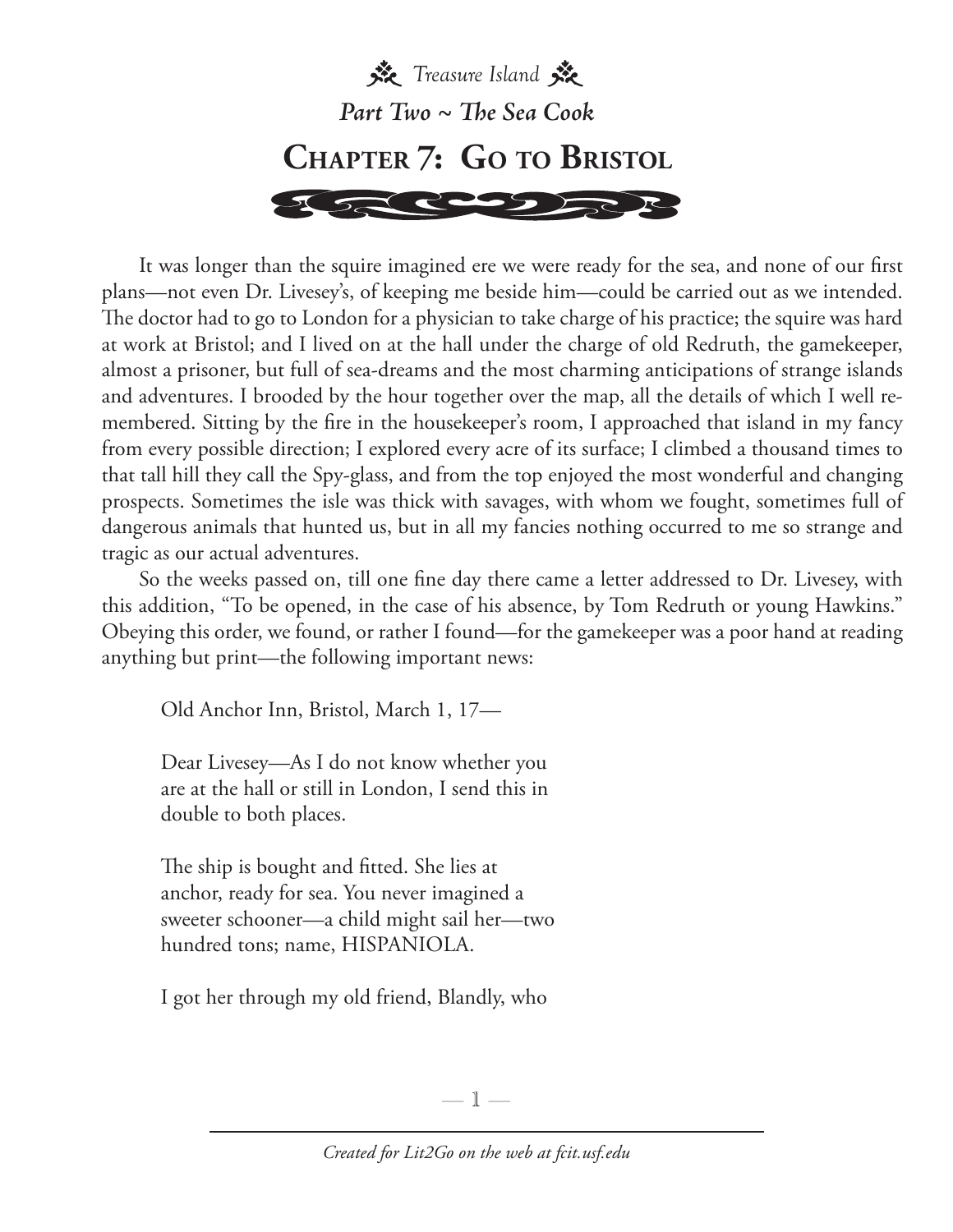has proved himself throughout the most surprising trump. The admirable fellow literally slaved in my interest, and so, I may say, did everyone in Bristol, as soon as they got wind of the port we sailed for—treasure, I mean.

"Redruth," said I, interrupting the letter, "Dr. Livesey will not like that. The squire has been talking, after all."

"Well, who's a better right?" growled the gamekeeper. "A pretty rum go if squire ain't to talk for Dr. Livesey, I should think."

At that I gave up all attempts at commentary and read straight on:

 Blandly himself found the HISPANIOLA, and by the most admirable management got her for the merest trifle. There is a class of men in Bristol monstrously prejudiced against Blandly. They go the length of declaring that this honest creature would do anything for money, that the HISPANIOLA belonged to him, and that he sold it me absurdly high—the most transparent calumnies. None of them dare, however, to deny the merits of the ship.

 So far there was not a hitch. The workpeople, to be sure—riggers and what not—were most annoyingly slow; but time cured that. It was the crew that troubled me.

 I wished a round score of men—in case of natives, buccaneers, or the odious French—and I had the worry of the deuce itself to find so much as half a dozen, till the most remarkable stroke of fortune brought me the very man that I required.

 $-2-$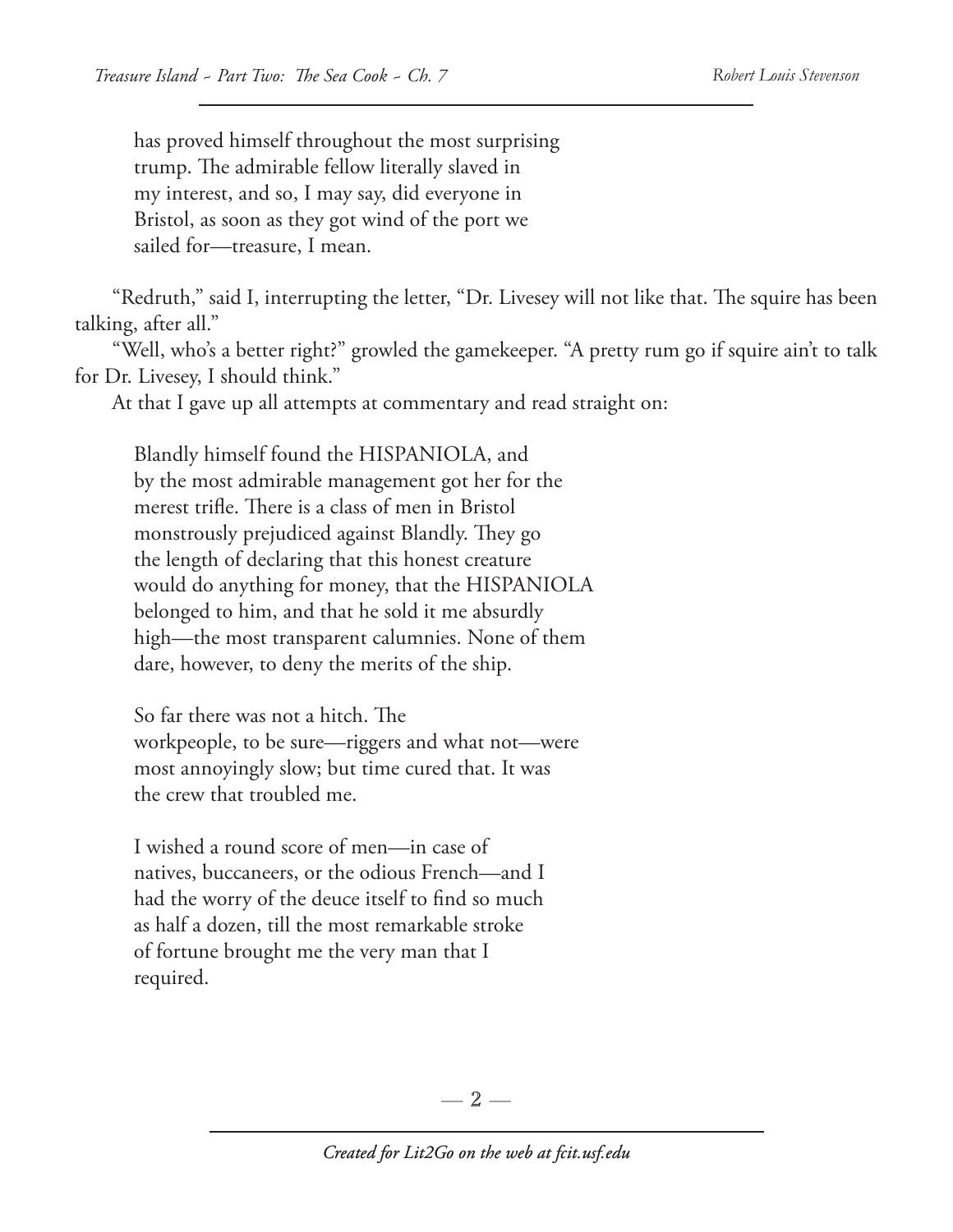I was standing on the dock, when, by the merest accident, I fell in talk with him. I found he was an old sailor, kept a public-house, knew all the seafaring men in Bristol, had lost his health ashore, and wanted a good berth as cook to get to sea again. He had hobbled down there that morning, he said, to get a smell of the salt.

 I was monstrously touched—so would you have been—and, out of pure pity, I engaged him on the spot to be ship's cook. Long John Silver, he is called, and has lost a leg; but that I regarded as a recommendation, since he lost it in his country's service, under the immortal Hawke. He has no pension, Livesey. Imagine the abominable age we live in!

 Well, sir, I thought I had only found a cook, but it was a crew I had discovered. Between Silver and myself we got together in a few days a company of the toughest old salts imaginable—not pretty to look at, but fellows, by their faces, of the most indomitable spirit. I declare we could fight a frigate.

 Long John even got rid of two out of the six or seven I had already engaged. He showed me in a moment that they were just the sort of fresh-water swabs we had to fear in an adventure of importance.

 I am in the most magnificent health and spirits, eating like a bull, sleeping like a tree,

 $-3-$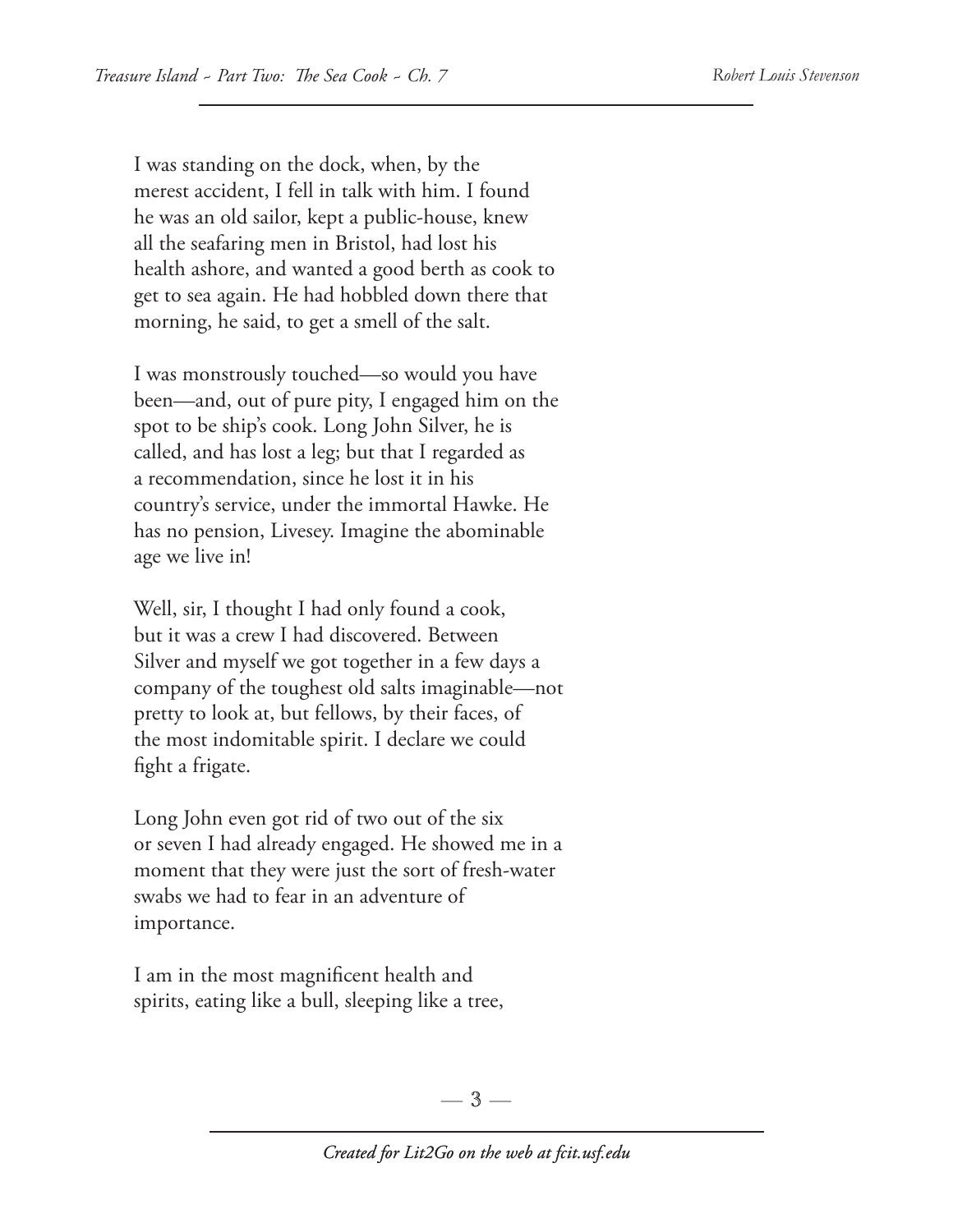yet I shall not enjoy a moment till I hear my old tarpaulins tramping round the capstan. Seaward, ho! Hang the treasure! It's the glory of the sea that has turned my head. So now, Livesey, come post; do not lose an hour, if you respect me.

 Let young Hawkins go at once to see his mother, with Redruth for a guard; and then both come full speed to Bristol. John Trelawney

 Postscript—I did not tell you that Blandly, who, by the way, is to send a consort after us if we don't turn up by the end of August, had found an admirable fellow for sailing master—a stiff man, which I regret, but in all other respects a treasure. Long John Silver unearthed a very competent man for a mate, a man named Arrow. I have a boatswain who pipes, Livesey; so things shall go man-o'-war fashion on board the good ship HISPANIOLA.

 I forgot to tell you that Silver is a man of substance; I know of my own knowledge that he has a banker's account, which has never been overdrawn. He leaves his wife to manage the inn; and as she is a woman of colour, a pair of old bachelors like you and I may be excused for guessing that it is the wife, quite as much as the health, that sends him back to roving. J. T.

P.P.S.—Hawkins may stay one night with his

 $-4-$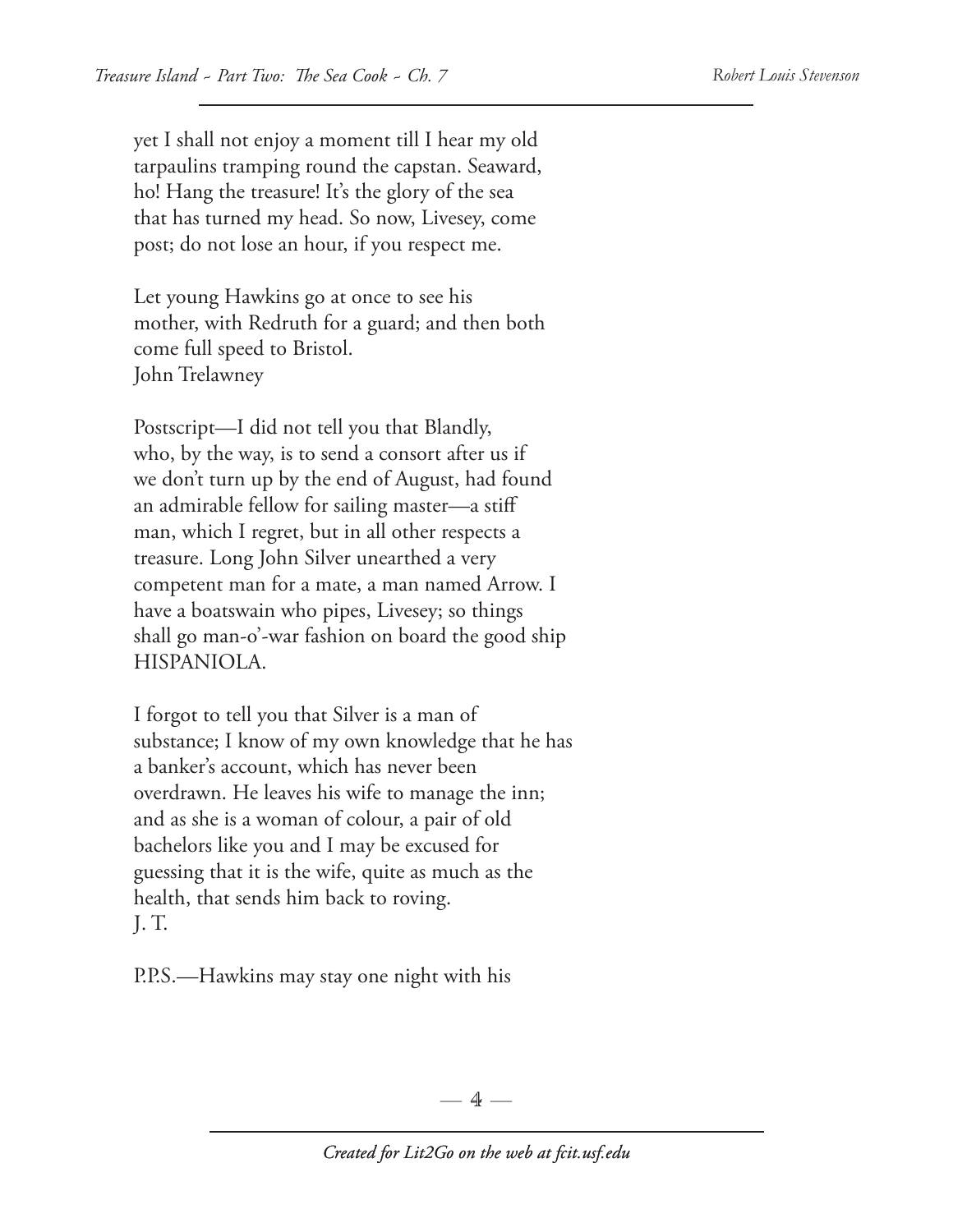mother.

J. T.

You can fancy the excitement into which that letter put me. I was half beside myself with glee; and if ever I despised a man, it was old Tom Redruth, who could do nothing but grumble and lament. Any of the under-gamekeepers would gladly have changed places with him; but such was not the squire's pleasure, and the squire's pleasure was like law among them all. Nobody but old Redruth would have dared so much as even to grumble.

The next morning he and I set out on foot for the Admiral Benbow, and there I found my mother in good health and spirits. The captain, who had so long been a cause of so much discomfort, was gone where the wicked cease from troubling. The squire had had everything repaired, and the public rooms and the sign repainted, and had added some furniture—above all a beautiful armchair for mother in the bar. He had found her a boy as an apprentice also so that she should not want help while I was gone.

It was on seeing that boy that I understood, for the first time, my situation. I had thought up to that moment of the adventures before me, not at all of the home that I was leaving; and now, at sight of this clumsy stranger, who was to stay here in my place beside my mother, I had my first attack of tears. I am afraid I led that boy a dog's life, for as he was new to the work, I had a hundred opportunities of setting him right and putting him down, and I was not slow to profit by them.

The night passed, and the next day, after dinner, Redruth and I were afoot again and on the road. I said good-bye to Mother and the cove where I had lived since I was born, and the dear old Admiral Benbow—since he was repainted, no longer quite so dear. One of my last thoughts was of the captain, who had so often strode along the beach with his cocked hat, his sabre-cut cheek, and his old brass telescope. Next moment we had turned the corner and my home was out of sight.

The mail picked us up about dusk at the Royal George on the heath. I was wedged in between Redruth and a stout old gentleman, and in spite of the swift motion and the cold night air, I must have dozed a great deal from the very first, and then slept like a log up hill and down dale through stage after stage, for when I was awakened at last it was by a punch in the ribs, and I opened my eyes to find that we were standing still before a large building in a city street and that the day had already broken a long time.

"Where are we?" I asked.

"Bristol," said Tom. "Get down."

—  $5-$